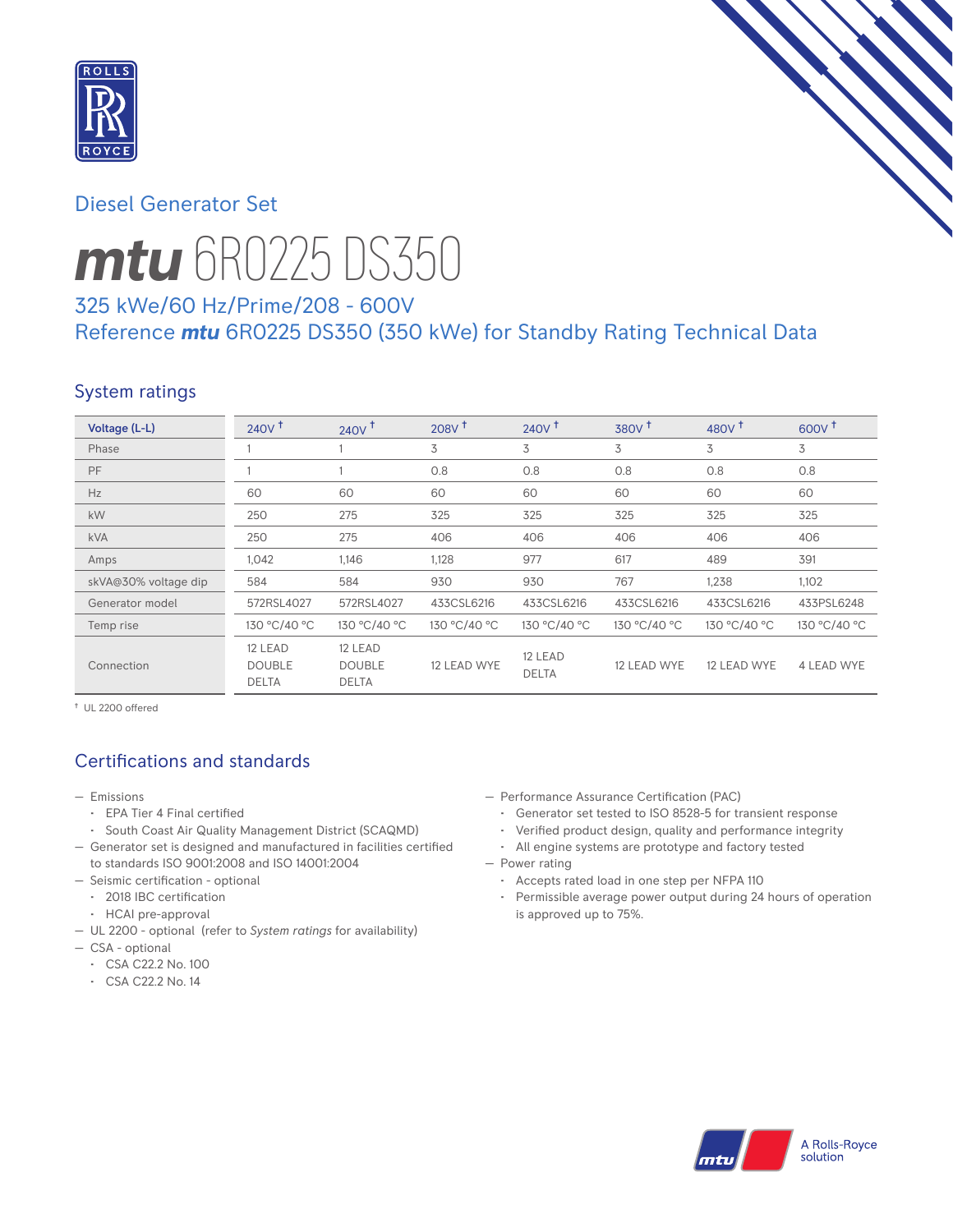## Standard features \*

- Single source supplier
- Global product support
- Two (2) Year/3,000 Hour Basic Limited Warranty
- 6135HFG06 diesel engine
	- 13.5 liter displacement
	- Common rail fuel injection
	- 4-cycle
- Engine-generator resilient mounted
- Complete range of accessories
- Cooling system
- Integral set-mounted
	- Engine-driven fan

## Standard equipment \*

#### Engine

- Air cleaner
- Oil pump
- Oil drain extension and shut-off valve
- Full flow oil filters
- Open crankcase ventilation
- Jacket water pump
- Thermostats
- Blower fan and fan drive
- Radiator unit mounted
- Electric starting motor 24V
- Governor electronic isochronous
- Base formed steel
- SAE flywheel and bell housing
- Charging alternator 24V
- Battery rack and cables
- Flexible fuel connectors
- Flexible exhaust connection
- EPA certified engine

#### **Generator**

- NEMA MG1, IEEE, and ANSI standards compliance for temperature rise and motor starting
- Sustained short circuit current of up to 300% of the rated current for up to 10 seconds
- Self-ventilated and drip-proof
- Superior voltage waveform
- Digital, solid state, volts-per-hertz regulator
- Brushless alternator with brushless pilot exciter
- 4 pole, rotating field
- 130 °C maximum prime temperature rise
- 1-bearing, sealed
- Flexible coupling
- Full amortisseur windings
- 125% rotor balancing
- 3-phase voltage sensing
- $\pm$  0.25% voltage regulation (570 frame) no load to full load
- $\pm$  1% voltage regulation (430 frame) no load to full load
- 100% of rated load one step
- 5% maximum total harmonic distortion
- Generator
	- Brushless, rotating field generator
	- 2/3 pitch windings
	- 300% short circuit capability with Permanent Magnet Generator (PMG)
		- ◊ PMG standard for 570 frame and larger
		- ◊ PMG optional for 430 frame and smaller
- Digital control panel(s)
	- UL recognized, CSA certified, NFPA 110
	- Complete system metering
	- LCD display

### Digital control panel(s)

- Digital metering
- Engine parameters
- Generator protection functions
- Engine protection
- CANBus ECU communications
- Windows®-based software
- Multilingual capability
- Communications to remote annunciator
- Programmable input and output contacts
- UL recognized, CSA certified, CE approved
- Event recording
- IP 54 front panel rating with integrated gasket
- NFPA 110 compatible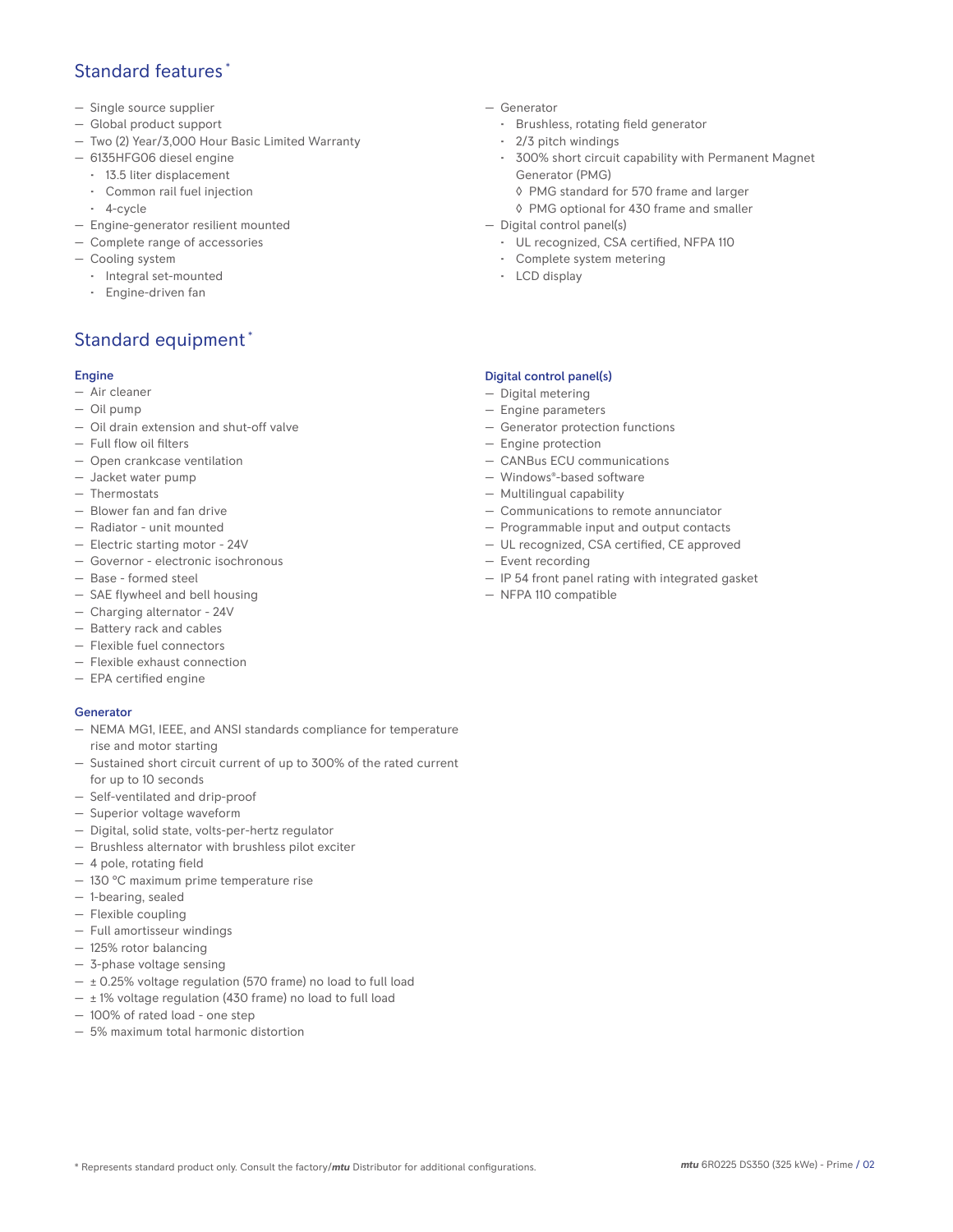# Application data

#### Engine

| Manufacturer                | John Deere  |
|-----------------------------|-------------|
| Model                       | 6135HFG06   |
| Type                        | 4-cycle     |
| Arrangement                 | 6-inline    |
| Displacement: $L (in3)$     | 13.5 (824)  |
| Bore: cm (in)               | 13.2(5.2)   |
| Stroke: cm (in)             | 16.5(6.5)   |
| Compression ratio           | 15.3:1      |
| Rated rpm                   | 1,800       |
| Engine governor             | <b>JDEC</b> |
| Maximum power: kWm (bhp)    | 433 (580)   |
| Steady state frequency band | ± 0.25%     |
| Air cleaner                 | dry         |
|                             |             |
|                             |             |

## Liquid capacity

| Total oil system: L (gal)             | 48 (12.7)   |
|---------------------------------------|-------------|
| Engine jacket water capacity: L (gal) | 25(6.6)     |
| System coolant capacity: L (gal)      | 67.3 (17.8) |

#### Electrical

| Electric volts DC                                            | 24  |
|--------------------------------------------------------------|-----|
| Cold cranking amps under -17.8 $^{\circ}$ C (O $^{\circ}$ F) | 950 |
| Batteries: group size                                        | .31 |
| Batteries: quantity                                          |     |
|                                                              |     |

#### Fuel system

| Fuel supply connection size    | $-10$ JIC 37 $\degree$ female |
|--------------------------------|-------------------------------|
| Fuel return Connection size    | $-6$ JIC 37 $^{\circ}$ female |
| Maximum fuel Lift: m (ft)      | 2.4(7.9)                      |
| Recommended fuel               | diesel #2                     |
| Total fuel flow: L/hr (gal/hr) | 213.8 (56.48)                 |
|                                |                               |

#### Fuel consumption

| Fuel consumption<br>At 100% of power rating: L/hr (gal/hr)<br>At 75% of power rating: L/hr (gal/hr)<br>At 50% of power rating: L/hr (gal/hr)                                                                                                                                                              | 104.1(27.5)<br>77.9 (20.6)<br>54 (14.3)                                               |
|-----------------------------------------------------------------------------------------------------------------------------------------------------------------------------------------------------------------------------------------------------------------------------------------------------------|---------------------------------------------------------------------------------------|
| <b>DEF</b> consumption<br>At 100% of power rating: L/hr (gal/hr)                                                                                                                                                                                                                                          | 2.92(0.77)                                                                            |
| At 75% of power rating: L/hr (gal/hr)<br>At 50% of power rating: L/hr (gal/hr)                                                                                                                                                                                                                            | 2.34(0.62)<br>1.78(0.47)                                                              |
| Cooling - radiator system<br>Ambient capacity of radiator: °C (°F)                                                                                                                                                                                                                                        | 50 (122)                                                                              |
| Maximum restriction of cooling air: intake<br>and discharge side of radiator: kPa (in. H <sub>2</sub> O)<br>Water pump capacity: L/min (gpm)<br>Heat rejection to coolant: kW (BTUM)<br>Heat rejection to air to air: kW (BTUM)<br>Heat radiated to ambient: kW (BTUM)<br>Fan power: kW (hp) <sup>+</sup> | 0.124(0.5)<br>727 (192)<br>279 (15,881)<br>144 (8,196)<br>48.1 (2,735)<br>19.9 (26.7) |
| <sup>†</sup> Open power unit                                                                                                                                                                                                                                                                              |                                                                                       |
| Air requirements<br>Aspirating: *m <sup>3</sup> /min (SCFM)<br>Air flow required for radiator                                                                                                                                                                                                             | 36 (1,271)                                                                            |
| cooled unit: *m <sup>3</sup> /min (SCFM) <sup>+</sup><br>Remote cooled applications; air flow required for<br>dissipation of radiated generator set heat for a<br>maximum of 25 °F rise: *m <sup>3</sup> /min (SCFM)                                                                                      | 669.9 (23,658)<br>N/A                                                                 |
| * Air density = 1.184 kg/m <sup>3</sup> (0.0739 lbm/ft <sup>3</sup> )<br><sup>†</sup> Open power unit                                                                                                                                                                                                     |                                                                                       |
| <b>Exhaust system</b><br>Gas temperature (stack): °C (°F)<br>Maximum gas temperature during regeneration: °C (°F)                                                                                                                                                                                         | 527 (981)<br>727 (1,341)                                                              |

Gas volume at stack temp:  $m^3/m$ in (CFM) 60 (2,119)

Maximum allowable back pressure at outlet of aftertreatment: kPa (in.  $H_2$ 0)

0) 2.6 (10.5)